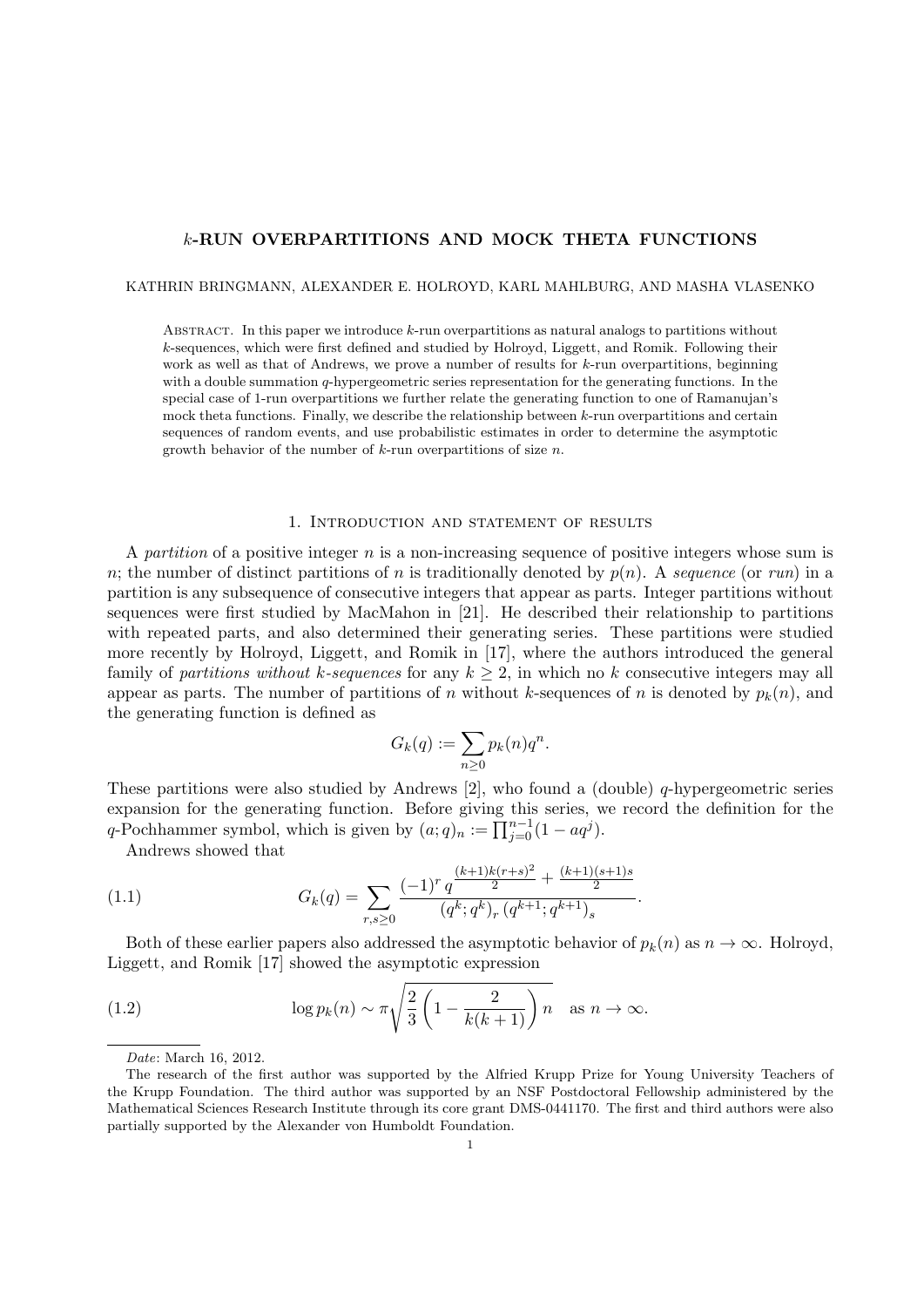Andrews  $[2]$  substantially improved this result in the case  $k = 2$ , proving the asymptotic expression

(1.3) 
$$
p_2(n) \sim \frac{1}{4\sqrt{3}n^{\frac{3}{4}}}e^{\frac{2\pi}{3}\sqrt{n}} \text{ as } n \to \infty.
$$

His proof relies on a beautiful and surprising relationship between  $G_2(q)$  and one of Ramanujan's famous mock theta functions; we will further discuss this connection below.

*Remark.* The above asymptotic expression is not stated as such in Andrews' paper. He instead focused on the asymptotics of the generating series  $G_2(q)$  as  $q \to 1$ . However, his results directly imply (1.3) upon applying a Tauberian theorem (cf. Section 4 of this paper). Recently (1.3) was greatly refined by the first and third authors of the present paper in [6]. Specifically, the latter paper introduced a generalization of the Circle Method in order to prove a series expansion for  $p_2(n)$  involving Kloosterman sums, Bessel functions, and principal value integrals of modified Bessel functions.

In this paper we study a related family of overpartitions. As introduced by Corteel and Lovejoy in [12], an *overpartition* is a partition in which the last occurrence of each part may be overlined. The number of overpartitions of size *n* is denoted by  $\bar{p}(n)$ . An overpartition is said to have a *gap* at *m* if there are no parts of size *m*.

We define *lower k-run overpartitions* to be those overpartitions in which any overlined part must occur within a run of exactly *k* consecutive overlined parts that terminates below with a gap. More precisely, this means that if some part  $\overline{m}$  is overlined, then there is an integer *j* with  $m \in [j + 1, j + k]$  such that each of the *k* overlined parts  $\overline{j + 1}, \overline{j + 2}, \ldots, j + k$  appear (perhaps together with non-overlined versions), while no part *j* (overlined or otherwise) appears, and no overlined part  $\overline{j+k+1}$  appears. There is a simple bijection between lower *k*-run overpartitions and *upper k-run overpartitions*, which are defined analogously but with the conditions on parts *j* and  $j + k + 1$  reversed (see Section 2.1). Denote the number of lower  $k$ -run overpartitions of size  $n$ by  $\bar{p}_k(n)$ .

*Example.* The lower 2-run overpartitions of size 7 are

$$
\overline{4} + \overline{3}
$$
,  $4 + \overline{2} + \overline{1}$ ,  $\overline{3} + 2 + \overline{2}$ ,  $3 + \overline{2} + 1 + \overline{1}$ ,  
 $2 + 2 + \overline{2} + \overline{1}$ ,  $2 + \overline{2} + 1 + 1 + \overline{1}$ ,  $\overline{2} + 1 + 1 + 1 + 1 + \overline{1}$ ,

together with the 15 partitions of 7, so  $\bar{p}_2(7) = 7 + 15 = 22$ .

The generating function for lower *k*-run overpartitions is denoted by

$$
\overline{G}_k(q) := \sum_{n \geq 0} \overline{p}_k(n) q^n.
$$

Our first result is analogous to Andrews' double-series generating function (1.1) for partitions without *k*-sequences.

**Theorem 1.1.** *For*  $|q| < 1$ *,* 

$$
\overline{G}_k(q) = \frac{1}{(q;q)_{\infty}} \sum_{r,s \ge 0} \frac{(-1)^s q^{\frac{(k+1)k(r+s)^2}{2} + \frac{(k+1)s(s+1)}{2}}}{(q^k;q^k)_r (q^{k+1};q^{k+1})_s}.
$$

Our next result is an asymptotic expression for lower *k*-run overpartitions that is much stronger than the logarithmic expression in (1.2).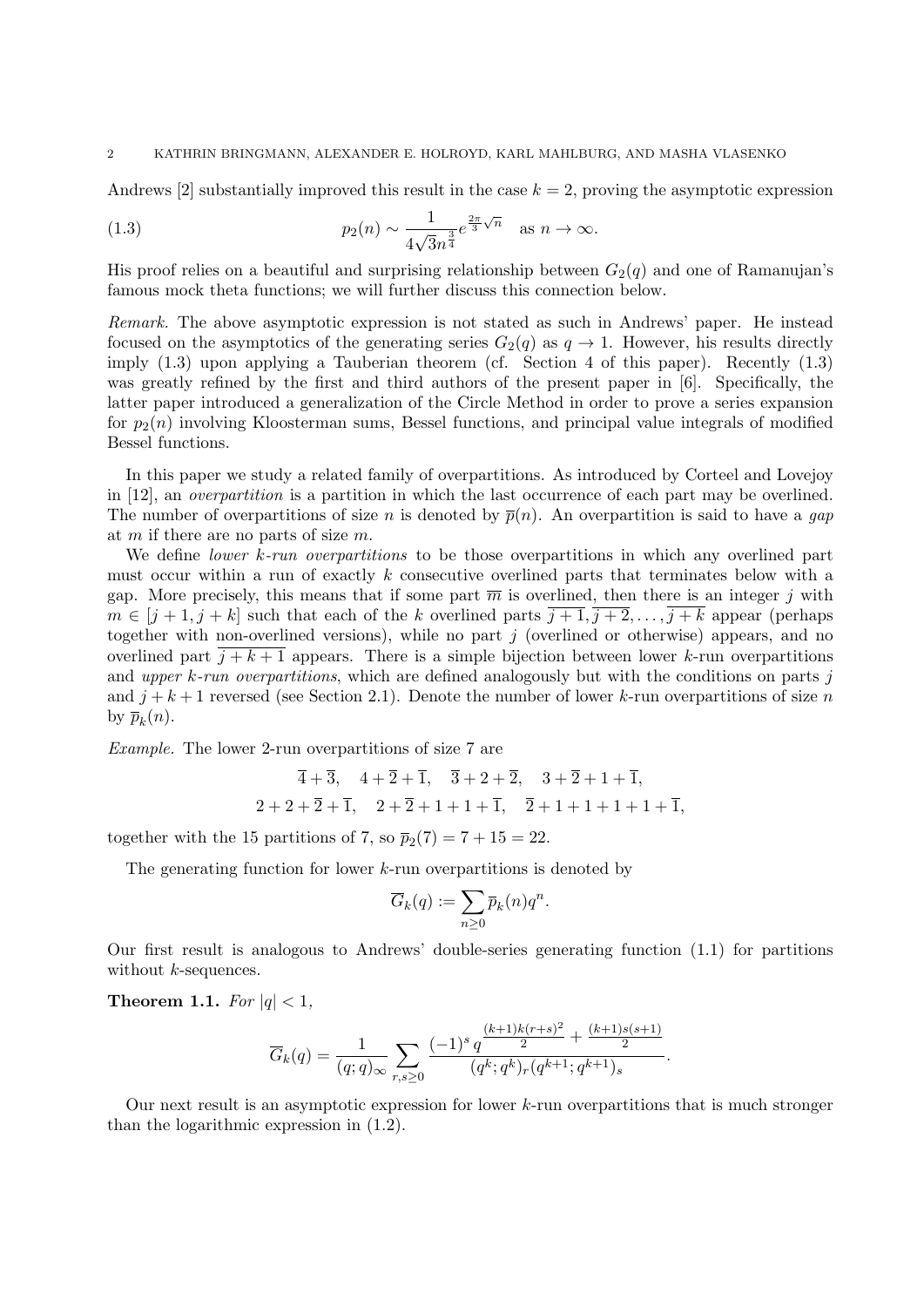#### **Theorem 1.2.**  $As n \to \infty$ ,

$$
\overline{p}_k(n) \sim \frac{1}{2\sqrt{6n}}\sqrt{1+\frac{1}{2k(k+1)}}\exp\left(\pi\sqrt{\frac{2}{3}\left(1+\frac{1}{2k(k+1)}\right)n}\right).
$$

*Remark.* Interestingly, our techniques do not apply to the case of partitions without sequences, despite the similarity of (1.1) and Theorem 1.1.

We next focus particularly on certain special cases that are related to Ramanujan's mock theta functions. Andrews [2] showed that the generating function for partitions without 2-sequences may be written as

(1.4) 
$$
G_2(q) = \frac{(-q^3; q^3)_{\infty}}{(q^2; q^2)_{\infty}} \cdot \chi(q),
$$

where

$$
\chi(q) := 1 + \sum_{n \ge 1} \frac{q^{n^2}}{\prod_{j=1}^n (1 - q^j + q^{2j})},
$$

which is one of Ramanujan's third-order mock theta functions. Ramanujan originally introduced the mock theta functions by listing a small collection of examples in his last letter to Hardy [25]. He justified his own interest by observing their striking asymptotic properties and near-symmetries under modular transformations. Andrews [2] used some of these properties in order to determine the asymptotic behavior of  $G_2(q)$  as  $q \to 1$ , which then implies (1.3). The general theory of mock theta functions has also recently seen great advancements, as Zwegers' doctoral thesis [28] has led to a proper understanding of the relationship to automorphic forms [9, 10, 26].

The case  $k = 1$  of lower *k*-run overpartitions is similarly related to another of Ramanujan's third-order mock theta functions from [25]. In particular, the mock theta function

(1.5) 
$$
\phi(q) := 1 + \sum_{n \ge 1} \frac{q^{n^2}}{(-q^2; q^2)_n},
$$

appears in the following expression for the generating function of lower 1-run overpartitions.

**Theorem 1.3.** *For*  $|q| < 1$ *,* 

$$
\overline{G}_1(q) = (q;q)_{\infty} \cdot \phi(q).
$$

*Remark.* Note that the *k* = 1 case of Theorem 1.2 states that  $\bar{p}_1(n) \sim \frac{\sqrt{5}}{4\sqrt{6}}$  $\frac{\sqrt{5}}{4\sqrt{6}n}e^{\pi\sqrt{\frac{5n}{6}}}$ .

The remainder of the paper is structured as follows. In Section 2, we consider basic combinatorial properties of *k*-run overpartitions and derive their generating series. In Section 3, we apply the Constant Term Method to determine the asymptotic behavior of the generating series. Finally, in Section 4, we prove the asymptotic expression for *k*-run overpartitions found in Theorem 1.2.

### 2. Overpartition combinatorics and generating series

2.1. **Combinatorial results for** *k***-run overpartitions.** In this section we denote the number of lower *k*-run overpartitions of *n* by  $\overline{p}_k^{(-)}(n)$ . We also recall the definition *upper k*-run overpar*titions* as overpartitions in which the overlined parts must occur in consecutive runs of the form  $\overline{j+1}, \ldots, \overline{j+k}$ , with no overlined parts  $\overline{j}$ , and no parts of any kind of size  $j+k+1$ . The number of upper *k*-run overpartitions of size *n* is denoted by  $\overline{p}_k^{(+)}$  $k^{(+)}(n)$ .

Our first observation on *k*-run overpartitions is that the lower and upper definitions are in bijective correspondence.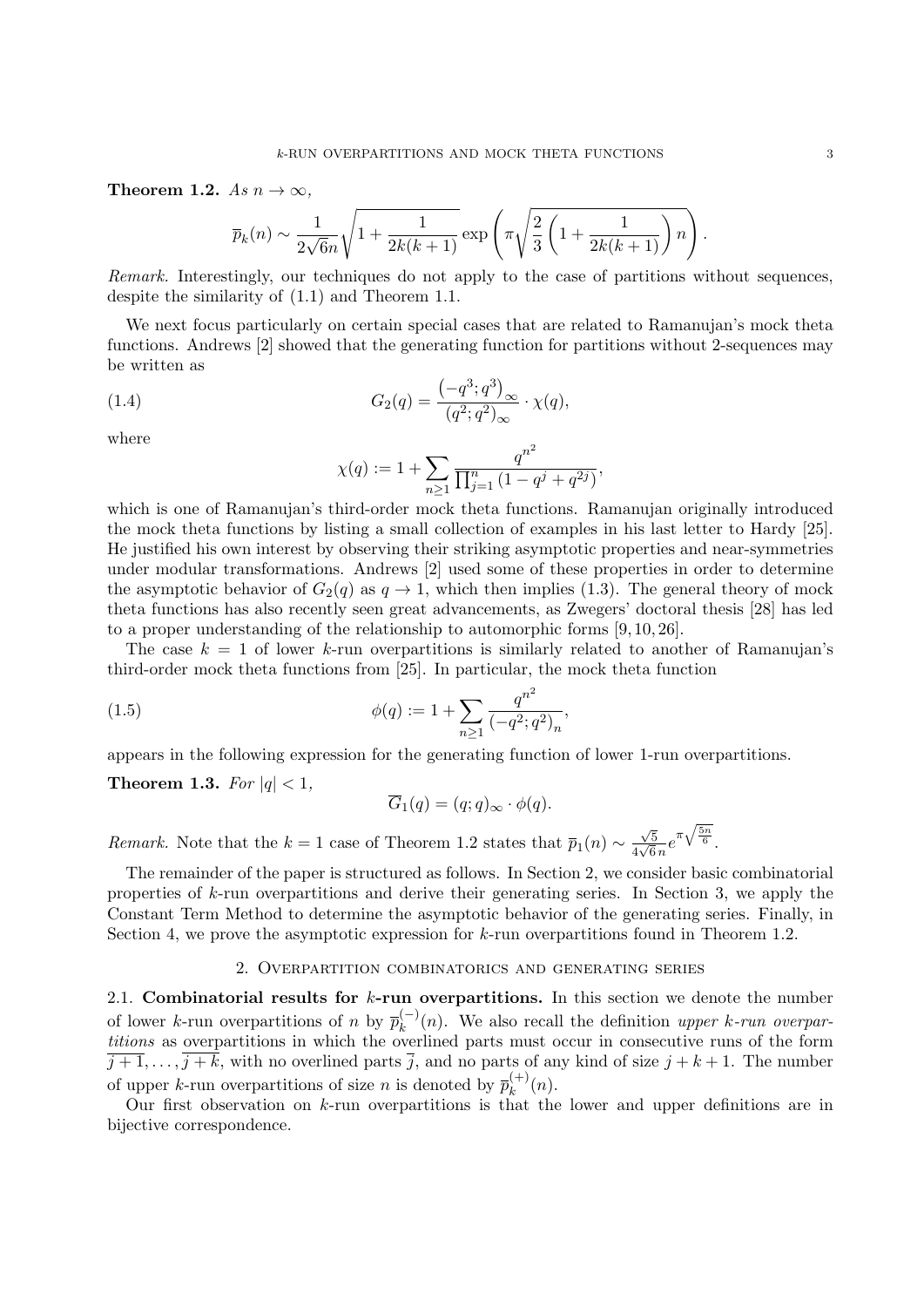#### 4 KATHRIN BRINGMANN, ALEXANDER E. HOLROYD, KARL MAHLBURG, AND MASHA VLASENKO

## **Proposition 2.1.** *For all*  $n \geq 0$  *and*  $k \geq 1$ *,*

$$
\overline{p}_k^{(-)}(n) = \overline{p}_k^{(+)}(n).
$$

*Proof.* We construct a simple bijection between the two sets of overpartitions. In a lower *k*-run overpartition, any run of *k* overlined parts occurs at the lower end of some block of consecutive parts, surrounded on both sides by gaps. That is, for some *j* and some  $\ell \geq j + k$ , all the parts

$$
\overline{j+1}, \ldots, \overline{j+k}, j+k+1, \ldots, \ell
$$

appear (perhaps together with further non-overlined copies of these same values), with gaps at *j* and  $\ell + 1$ . We can form a new overpartition by shifting the k overlines to the upper end of the block, i.e., replacing the above parts with

$$
j+1,\ldots,\ell-k,\overline{\ell-k+1},\ldots,\overline{\ell}.
$$

Applying this transformation to every run of *k* overlined parts results in an upper *k*-run overpartition, and this map is clearly bijective.

We henceforth write simply  $\bar{p}_k$  for  $\bar{p}_k^{(-)}$ , and abbreviate the term "lower *k*-run overpartition" to *k-run overpartition*. It will be convenient to work with both the upper and lower definitions in different contexts. In view of Proposition 2.1 they are interchangeable for purposes of enumeration. We have the following monotonicity properties for *k*-run overpartitions.

**Proposition 2.2.** *For any*  $n \geq 0$  *and*  $k \geq 1$ *,* 

 $\overline{p}_k(n) \leq \overline{p}_k(n+1)$  $(iii) \ \bar{p}_k(n) \geq \bar{p}_{k+1}(n).$ 

*Proof.* (*i*) Given an upper *k*-run overpartition of *n*, adding a non-overlined part 1 clearly gives an upper *k*-run overpartition of  $n + 1$ , and this map is injective.

(*ii*) We construct an injection from lower (*k*+1)-run overpartitions to lower *k*-run overpartitions. If  $\lambda$  is a  $(k+1)$ -run overpartition and  $\overline{j+1}, \ldots, \overline{j+k+1}$  is a  $(k+1)$ -run, then there are no parts of size *j*, and there can only be non-overlined parts of size  $j + k + 2$ . Removing the overline on  $j + k + 1$  results in a *k*-run satisfying the lower *k*-run condition, and applying this to every run gives the required injection.

## *Remarks.*

(*i*) We note that the partitions without sequences studied in [17] satisfy the opposite inequality to that in Proposition 2.2 (*ii*):

$$
p_k(n) \leq p_{k+1}(n).
$$

(*ii*) For any fixed *n*, we have  $\bar{p}_k(n) = p_k(n) = p(n)$  for sufficiently large *k*.

2.2. **A double summation series.** In this section we consider the two-variable generating functions

(2.1) 
$$
\overline{G}_k(x) = \overline{G}_k(x;q) := \sum_{\ell,n \geq 0} \overline{p}_k(\ell,n) x^{\ell} q^n,
$$

where  $\bar{p}_k(\ell,n)$  is defined to be the number of *k*-run overpartitions of size *n* and exactly  $\ell$  parts. The main result in this section is a double series expansion for this generating function, which is proven from a *q*-difference equation for  $G_k(x; q)$ .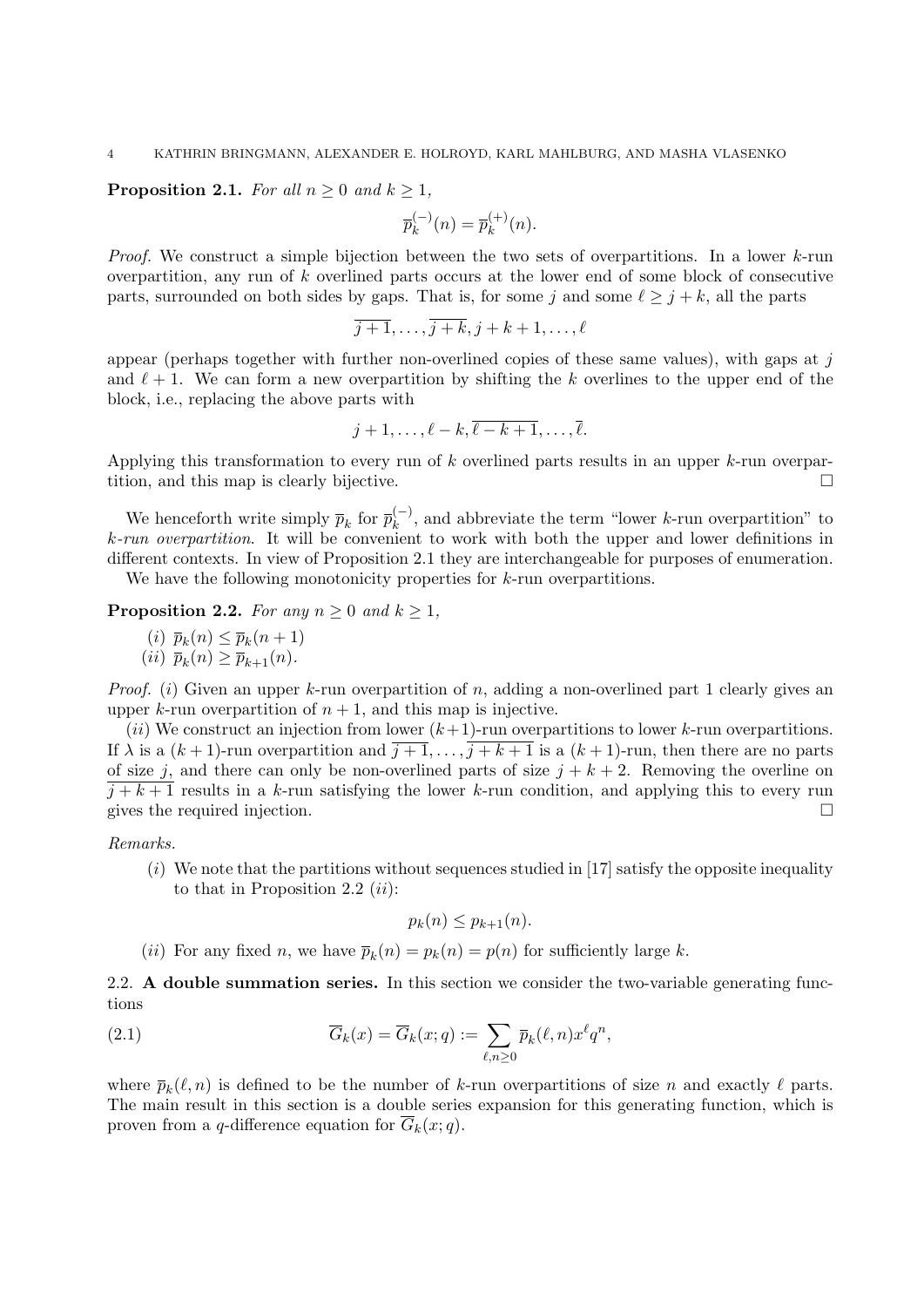**Theorem 2.3.** *For*  $|q| < 1$ *,* 

$$
\overline{G}_k(x;q) = \frac{1}{(xq;q)_{\infty}} \sum_{r,s \ge 0} \frac{(-1)^s x^{kr + (k+1)s} q^{\frac{k(k+1)(r+s)^2}{2} + \frac{(k+1)s(s+1)}{2}}}{(q^k;q^k)_r (q^{k+1};q^{k+1})_s}.
$$

*Proof.* The generating function  $\overline{G}_k$  satisfies the *q*-difference equation

(2.2) 
$$
\overline{G}_k(x) = \frac{1}{1-xq} \overline{G}_k(xq) + \frac{x^k q^{\frac{k(k+1)}{2}}}{(xq;q)_k} \overline{G}_k(xq^{k+1}),
$$

which follows from the definition of (upper) *k*-run overpartitions by separating according to their smallest parts. The first term corresponds to the overpartitions without an overlined  $\overline{1}$ , in which case there is no restriction on subsequent parts; the second term corresponds to overpartitions that do have the part  $\overline{1}$ , and thus also have each of the parts  $\overline{2}, \ldots, \overline{k}$  (and possibly non-overlined parts of these sizes as well), followed by no parts of size  $k + 1$ .

This recurrence is easier to solve after "re-normalizing" the equation, which is achieved by setting

(2.3) 
$$
\overline{L}_k(x) = \overline{L}_k(x;q) := (xq;q)_{\infty} \overline{G}_k(x;q).
$$

Equation (2.2) then implies that this normalized function satisfies the *q*-difference equation

(2.4) 
$$
\overline{L}_k(x) - \overline{L}_k(xq) = x^k q^{\frac{k(k+1)}{2}} (1 - xq^{k+1}) \overline{L}_k(xq^{k+1}).
$$

We next write this as a series in *x*, where the coefficients are polynomials in  $q$ ,  $L_k(x;q) =$  $\sum_{m\geq 0} \overline{\lambda}_m(q) x^m$ . Equation (2.4) is equivalent to the statement that for all *m*,

(2.5) 
$$
(1 - q^m) \ \overline{\lambda}_m = q^{m(k+1) - \frac{k(k+1)}{2}} \left( \overline{\lambda}_{m-k} - \overline{\lambda}_{m-k-1} \right).
$$

By (2.3), the theorem statement is equivalent to verifying that  $\overline{L}_k(x; q)$  is equal to the double series

$$
\sum_{r,s\geq 0} \frac{(-1)^s x^{kr + (k+1)s} q^{\frac{k(k+1)(r+s)^2}{2} + \frac{(k+1)s(s+1)}{2}}}{(q^k;q^k)_r (q^{k+1};q^{k+1})_s}
$$

*.*

It is sufficient to show that this double series satisfies the *q*-difference equation (2.4), while also checking that the  $k+1$  initial *x*-powers are compatible. Denote the  $x^m$  coefficient in the double series by  $\lambda_m$ ; it is clear by definition that  $\lambda_0 = 1$  and that  $\lambda_1 = \cdots = \lambda_{k-1} = 0$ , and finally

$$
\widetilde{\lambda}_k = \frac{x^k q^{\frac{k(k+1)}{2}}}{1 - q^k}.
$$

Note that *k*-run overpartitions with at most *k −* 1 parts can contain only non-overlined parts, and thus

$$
\overline{G}_k(x;q) = \frac{1}{(xq;q)_{\infty}} + \frac{x^k q^{\frac{k(k+1)}{2}}}{1 - q^k} + O(x^{k+1}).
$$

The first term gives all overpartitions with no overlined parts, and the second term gives all overpartitions that consist of a single *k*-run of overlined parts. Thus

$$
\overline{L}_k(x;q) = 1 + \frac{x^k q^{\frac{k(k+1)}{2}}}{1 - q^k} + O(x^{k+1}),
$$

and the initial terms  $\lambda_i$  ( $0 \leq i \leq k$ ) agree with those given for  $\tilde{\lambda}_i$  above.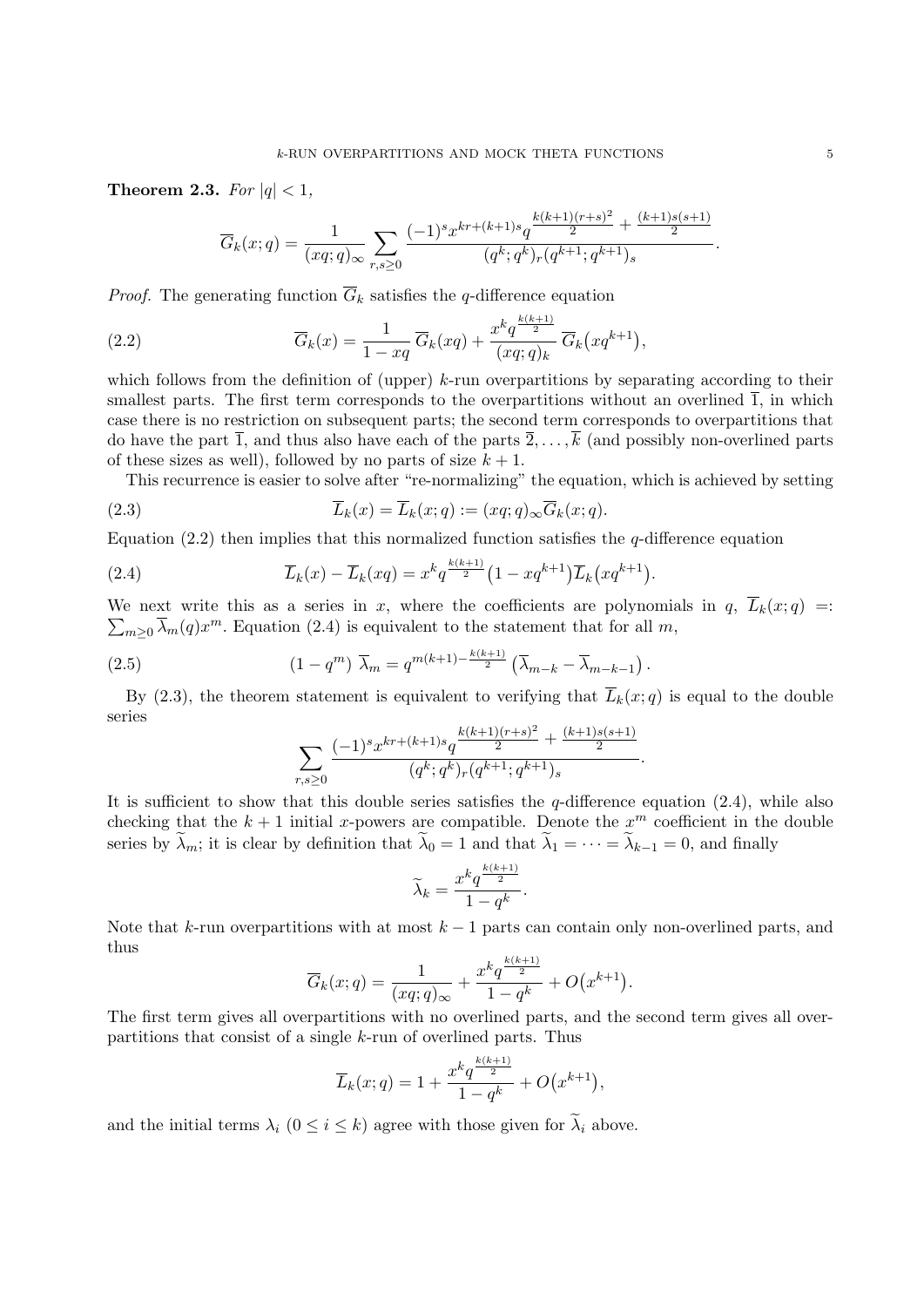# 6 KATHRIN BRINGMANN, ALEXANDER E. HOLROYD, KARL MAHLBURG, AND MASHA VLASENKO

Now we verify that the  $\tilde{\lambda}_i$  satisfy (2.5). Temporarily writing

$$
A_{r,s} = A_{r,s}(q) := \frac{(-1)^s q^{\frac{k(k+1)(r+s)^2}{2} + \frac{(k+1)s(s+1)}{2}}}{(q^k;q^k)_r (q^{k+1};q^{k+1})_s},
$$

we then have  $\lambda_m = \sum_{kr + (k+1)s = m} A_{r,s}$ , and thus

$$
(1 - q^m) \widetilde{\lambda}_m = \sum_{\substack{r,s \geq 0:\\kr + (k+1)s = m}} A_{r,s} \cdot \left[ 1 - q^{(k+1)s} + q^{(k+1)s} \left( 1 - q^{kr} \right) \right]
$$

$$
= \sum_{\substack{r,s \geq 0:\\kr + (k+1)s = m-k-1}} A_{r,s} \cdot q^{\frac{k(k+1)(2r+2s+1)}{2} + (k+1)(s+1)}
$$

$$
+ \sum_{\substack{r,s \geq 0:\\kr + (k+1)s = m-k}} A_{r,s} \cdot q^{\frac{k(k+1)(2r+2s+1)}{2} + (k+1)s}
$$

$$
= q^{m(k+1) - \frac{k(k+1)}{2}} \left( \widetilde{\lambda}_{m-k} - \widetilde{\lambda}_{m-k-1} \right).
$$

The two sums in the second line were shifted by  $s \mapsto s+1$  and  $r \mapsto r+1$ , respectively. This completes the proof of the double series formula. completes the proof of the double series formula.

2.3. **Relation to Ramanujan's mock theta functions.** In this section we prove Theorem 1.3. Recall the earlier definition of Ramanujan's third-order mock theta function

$$
\phi(q) := \sum_{n \ge 0} \frac{q^{n^2}}{(-q^2; q^2)_n}.
$$

This was proven by Fine (see equation (26.32) of [15]) to have the equivalent form

(2.6) 
$$
\phi(q) = \frac{1}{(q;q)_{\infty}} \left(1 + 2 \sum_{n \geq 1} \frac{q^n}{1 - q^n} \prod_{j=1}^{n-1} \frac{1 + q^{2j}}{1 - q^j}\right).
$$

*Proof of Theorem 1.3.* We first describe a family of overpartitions that are in bijective correspondence with lower 1-run overpartitions. The bijection will be the *conjugation* involution. An overpartition may be represented by a *Ferrer's diagram* that lists each part as a left-justified row of dots, with the parts listed in decreasing order from top to bottom. Furthermore, since an overlined part is the last occurrence of any part size, we distinguish it by marking the corresponding bottom-right "corner". The conjugation map then simply interchanges the rows and columns of such a diagram.

Under overpartition conjugation, lower 1-run overpartitions map to overpartitions in which overlined parts may not occur alone, except for possibly in the largest part. In other words, such overpartitions have the property that if  $\overline{m} \in \lambda$  and  $m$  is not the largest part size, then  $m \in \lambda$  as well. See Figure 1 for an example of the conjugate of a 1-run overpartition.

By distinguishing the largest part, the generating function for such partitions is clearly

$$
\overline{G}_1(q) = 1 + 2 \sum_{n \ge 1} (q^n + q^{2n} + \cdots) \prod_{j=1}^{n-1} (1 + q^j + 2q^{2j} + 2q^{3j} + \cdots),
$$

which is easily seen to be equal to the second factor in  $(2.6)$ .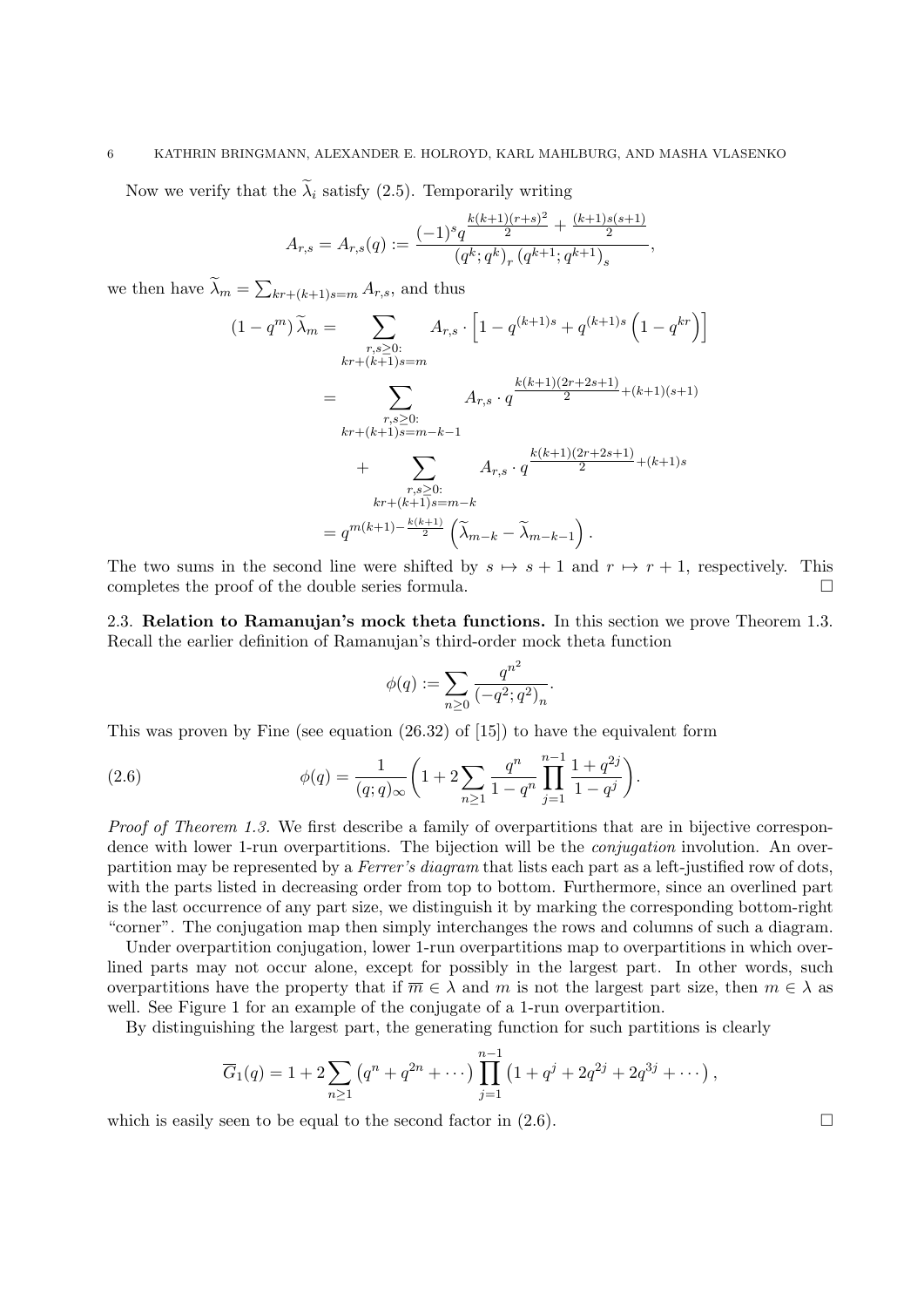

FIGURE 1. The overpartition on the left,  $\overline{6} + \overline{4} + 1 + 1 + \overline{1}$ , is a lower 1-run overpartition. On the right is its conjugate,  $\overline{5} + 2 + 2 + \overline{2} + 1 + \overline{1}$ , which has the property that (with the exception of the largest part), no overlined part size occurs alone.

## 3. Generating series and the Constant Term Method

Throughout this section we view *q*-series as Fourier expansions. In fact, we will mainly focus on real values of  $q \in (0,1)$ , so we write  $q := e^{-\varepsilon}$  with  $\varepsilon \in \mathbb{R}^+$ . Consider the double hypergeometric *q*-series from Theorem 1.1, which we denote as

$$
H_k(q) := \sum_{r,s\geq 0} \frac{(-1)^s q^{\frac{k(k+1)(r+s)^2}{2} + \frac{(k+1)s(s+1)}{2}}}{(q^k;q^k)_r (q^{k+1};q^{k+1})_s} = (q;q)_{\infty} \overline{G}_k(q).
$$

**Proposition 3.1.**  $As \varepsilon \to 0^+,$ 

$$
H_k(q) = \sqrt{2} e^{\frac{\pi^2}{12k(k+1)\varepsilon}} \left( 1 + O\left(\varepsilon^{\frac{1}{2}}\right) \right).
$$

*Proof.* The proof follows the *constant-term* method, which begins with the observation that *H<sup>k</sup>* can be written as a (Laurent) coefficient of a two-variable series, namely

$$
(3.1) \tH_k(q) = \text{coeff} \left[ x^0 \right] \left( \sum_{n \in \mathbb{Z}} q^{\frac{k(k+1)n^2}{2}} x^{-n} \sum_{r \ge 0} \frac{x^r}{\left( q^k; q^k \right)_r} \sum_{s \ge 0} \frac{(-1)^s x^s q^{\frac{(k+1)s(s+1)}{2}}}{\left( q^{k+1}; q^{k+1} \right)_s} \right).
$$

As indicated, the series on the right side of (3.1) factorizes into three sums (in *n*, *r*, and *s*), and we now express each of the three factors in terms of known number-theoretic functions. Note that all of the summations are convergent for  $|x|, |q| < 1$ . The first factor is  $\theta\left(q^{\frac{k(k+1)}{2}}; x\right)$ , where

$$
\theta(q; x) := \sum_{n \in \mathbb{Z}} q^{n^2} x^n
$$

is the *Jacobi theta function*.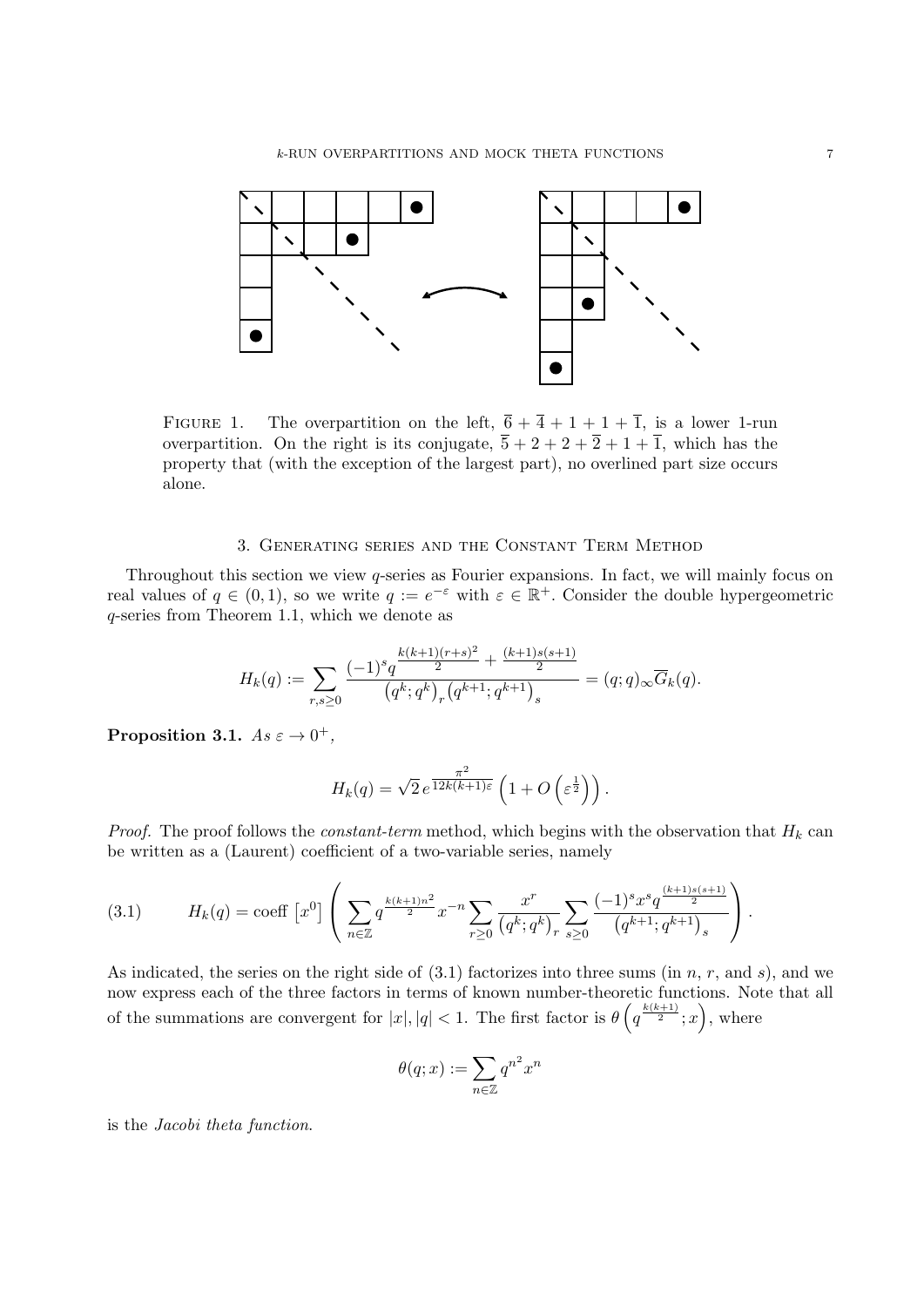The second and third summations can both be expressed as infinite products via the following instances of the *q*-binomial theorem [3]:

$$
\frac{1}{(x;q)_{\infty}} = \sum_{m\geq 0} \frac{x^m}{(q;q)_m},
$$

$$
(x;q)_{\infty} = \sum_{m\geq 0} \frac{(-1)^m q^{\frac{m(m-1)}{2}} x^m}{(q;q)_m}.
$$

We further rewrite these terms using the *quantum dilogarithm*; this function is defined by

$$
Li_2(x; q) := -\log(x; q)_{\infty} = \sum_{m \ge 1} \frac{x^m}{m(1 - q^m)}.
$$

The expression in (3.1) can now be written as

$$
H_k(q) = \text{coeff} \left[ x^0 \right] \left( \theta \left( q^{\frac{k(k+1)}{2}}; x \right) \exp \left( \text{Li}_2 \left( x; q^k \right) - \text{Li}_2 \left( xq^{k+1}; q^{k+1} \right) \right) \right).
$$

Applying Cauchy's theorem, we recover the  $x^0$ -coefficient as

$$
H_k(q) = \int_{[0,1]+ic} \theta\left(q^{\frac{k(k+1)}{2}}; e^{2\pi i u}\right) \exp\left(\text{Li}_2\left(e^{2\pi i u}; q^k\right) - \text{Li}_2\left(e^{2\pi i u}q^{k+1}; q^{k+1}\right)\right) du,
$$

where  $c > 0$  is a real constant that will be specified later. The theta function may be transformed using the standard Poisson summation formula [19], resulting in

$$
\theta\left(e^{-\frac{k(k+1)\varepsilon}{2}};e^{2\pi i u}\right) = \sum_{n\in\mathbb{Z}} e^{-\frac{k(k+1)n^2\varepsilon}{2} - 2\pi i n u} = \sqrt{\frac{2\pi}{\varepsilon k(k+1)}} \sum_{n\in\mathbb{Z}} e^{-\frac{2\pi^2(n+u)^2}{\varepsilon k(k+1)}}.
$$

Our integral then transforms to

$$
H_k(q) = \sqrt{\frac{2\pi}{\varepsilon k(k+1)}} \int_{[0,1]+ic} \sum_{n\in\mathbb{Z}} \exp\left(-\frac{2\pi^2(n+u)^2}{\varepsilon k(k+1)} + \text{Li}_2\left(e^{2\pi i u};q^k\right) - \text{Li}_2\left(e^{2\pi i u}q^{k+1};q^{k+1}\right)\right) du
$$

(3.2)

$$
= \sqrt{\frac{2\pi^2}{\varepsilon k(k+1)}} \int_{\mathbb{R}+ic} \exp\left(-\frac{2\pi u^2}{\varepsilon k(k+1)} + \text{Li}_2\left(e^{2\pi i u}; e^{-k\varepsilon}\right) - \text{Li}_2\left(e^{2\pi i u - (k+1)\varepsilon}; e^{-(k+1)\varepsilon}\right)\right) du.
$$

We now apply the *stationary phase* method to this integral, which is generally useful for determining the asymptotic behavior of integrals of the form  $\int_{\mathbb{R}} g(u)e^{i f(u)} du$  as  $\varepsilon \to 0^+$ . If *f* has a critical point at  $u_0$ , and both  $f$  and  $g$  have Taylor expansions around this point, then the dominant asymptotic term of the integral can be described in terms of  $f(u_0)$  and  $g(u_0)$ .

In order to apply the stationary phase method to (3.2), we must first rewrite the integrand in this shape in order to identify the dominant asymptotic terms. If  $|x| < 1$  and  $B \ge 0$ , then the Laurent expansion of the quantum dilogarithm begins

(3.3) 
$$
\operatorname{Li}_2\left(e^{-B\varepsilon}x; e^{-\varepsilon}\right) = \sum_{n\geq 1} \frac{x^n e^{-Bn\varepsilon}}{n(1 - e^{-\varepsilon n})} = \frac{1}{\varepsilon} \sum_{n\geq 1} \frac{x^n}{n^2} \left(1 - n\varepsilon \left(B - \frac{1}{2}\right) + O\left(\varepsilon^2\right)\right)
$$

$$
= \frac{1}{\varepsilon} \operatorname{Li}_2(x) + \left(B - \frac{1}{2}\right) \log(1 - x) + O(\varepsilon),
$$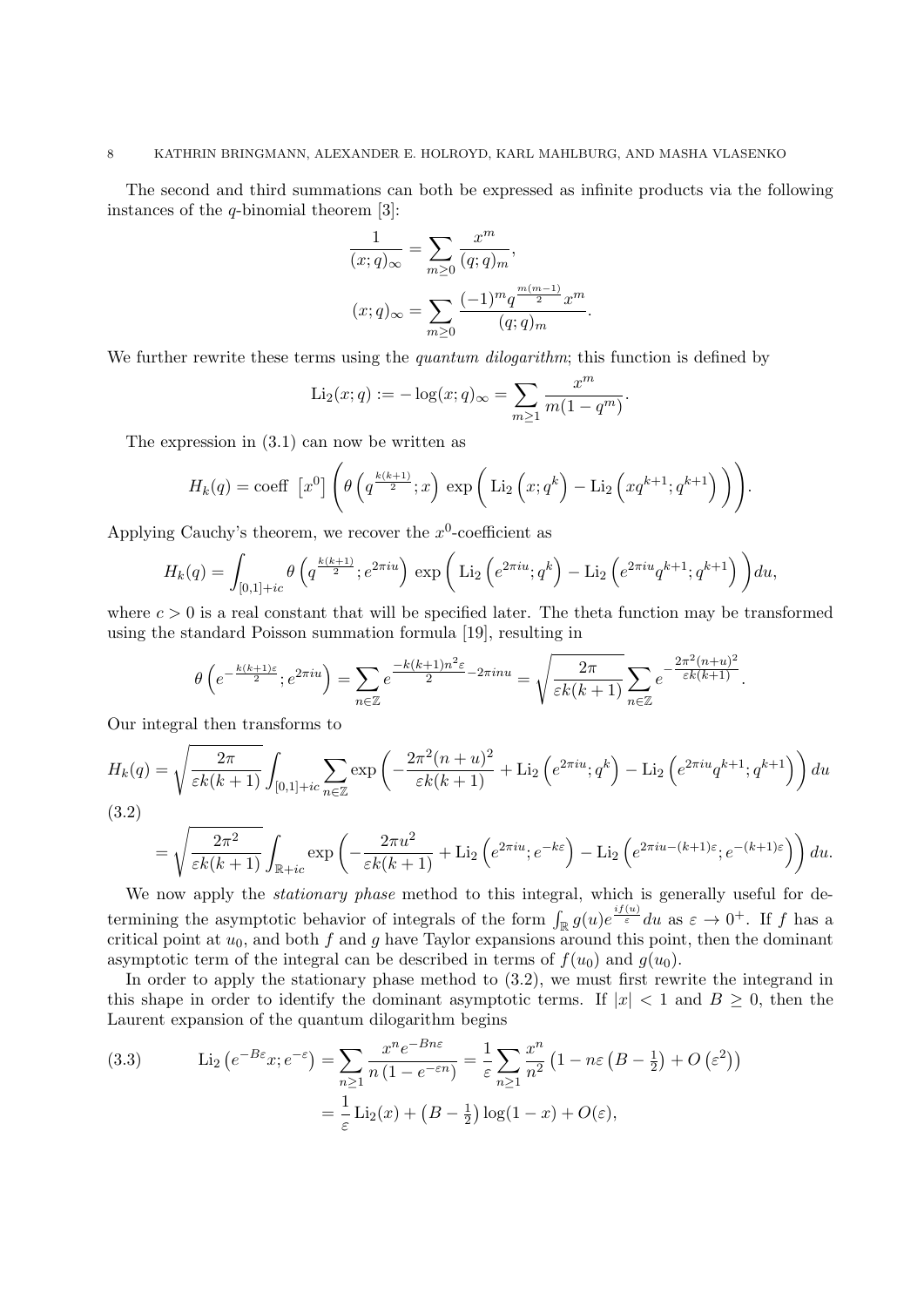uniformly in *x* as  $\varepsilon \to 0$ . Here  $\text{Li}_2(x) := \sum_{n \geq 1} \frac{x^n}{n^2}$  is the standard dilogarithm function. Using (3.3), we study the argument of the exponential in the integrand of (3.2), namely

(3.4) 
$$
-\frac{2\pi u^2}{\varepsilon k(k+1)} + \mathrm{Li}_2\left(e^{2\pi i u}; e^{-k\varepsilon}\right) - \mathrm{Li}_2\left(e^{2\pi i u - (k+1)\varepsilon}; e^{-(k+1)\varepsilon}\right).
$$

In particular, we consider the Laurent expansion of (3.4) and denote the coefficient of the (leading) *ε −*1 term by

$$
f(u) := -\frac{2\pi^2 u^2}{k(k+1)} - \frac{\text{Li}_2\left(e^{2\pi i u}\right)}{(k+1)} + \frac{\text{Li}_2\left(e^{2\pi i u}\right)}{k} = -\frac{2\pi^2 u^2}{k(k+1)} + \frac{\text{Li}_2\left(e^{2\pi i u}\right)}{k(k+1)}.
$$

We proceed by determining the critical point(s) of *f*. Its derivative is

$$
f'(u) = -\frac{4\pi^2 u}{k(k+1)} + \frac{2\pi i \log(1 - e^{2\pi i u})}{k(k+1)} = \frac{2\pi i}{k(k+1)} \left(2\pi i u - \log(1 - e^{2\pi i u})\right),
$$

and the critical point therefore occurs at

$$
e^{2\pi i u} = 1 - e^{2\pi i u}
$$
, i.e.,  $u = \frac{i \log 2}{2\pi}$ .

We denote this critical value of *u* by  $w := \frac{i \log 2}{2\pi}$  $\frac{\log 2}{2\pi}$ , which also determines the most appropriate height of the contour (specifically,  $c = \frac{\log 2}{2\pi}$  $\frac{\log 2}{2\pi}$ ). At the critical value, the function *f* evaluates to

$$
f(w) = \frac{(\log 2)^2}{2k(k+1)} + \frac{1}{k(k+1)} \operatorname{Li}_2\left(\frac{1}{2}\right) = \frac{\pi^2}{12k(k+1)}.
$$

Here we used the functional equation [27]

$$
\text{Li}_2(x) + \text{Li}_2(1-x) = \frac{\pi^2}{6} - \log(x) \log(1-x).
$$

By definition  $f'(w) = 0$ , but the second derivative still makes a contribution to the overall asymptotic behavior, so we calculate

$$
f''(w) = \frac{2\pi i}{k(k+1)} \left( 2\pi i + \frac{2\pi i e^{2\pi i u}}{1 - e^{2\pi i u}} \right) = -\frac{8\pi^2}{k(k+1)} < 0.
$$

We can therefore compute the first terms in the Taylor expansion around *w* of  $(3.4)$ . In particular, using the change of variable  $u = w + \sqrt{\varepsilon}z$ , this Taylor expansion is

(3.5) 
$$
\frac{f(w)}{\varepsilon} + \left(\frac{f''(w)}{2}z^2 - \log(1 - e^{2\pi i w})\right) + O\left(\varepsilon^{\frac{1}{2}}\right).
$$

Plugging in the expansions (3.3) and (3.5) to the integral (3.2), the contour may then be shifted to the real axis, leading finally to the evaluation

$$
H_k(q) = \sqrt{\frac{2\pi}{\varepsilon k(k+1)}} \frac{e^{\frac{f(w)}{\varepsilon}}}{1 - e^{2\pi i w}} \left(1 + O\left(\varepsilon^{\frac{1}{2}}\right)\right) \int_{\mathbb{R}} e^{\frac{f''(w)x^2}{2\varepsilon}} dx
$$
  

$$
= \sqrt{\frac{2\pi}{\varepsilon k(k+1)}} e^{\frac{\pi^2}{12k(k+1)\varepsilon}} \cdot 2 \cdot \sqrt{\frac{2\varepsilon}{-f''(w)}} \sqrt{\pi} \left(1 + O\left(\varepsilon^{\frac{1}{2}}\right)\right)
$$
  

$$
= \sqrt{2}e^{\frac{\pi^2}{12k(k+1)\varepsilon}} \left(1 + O\left(\varepsilon^{\frac{1}{2}}\right)\right).
$$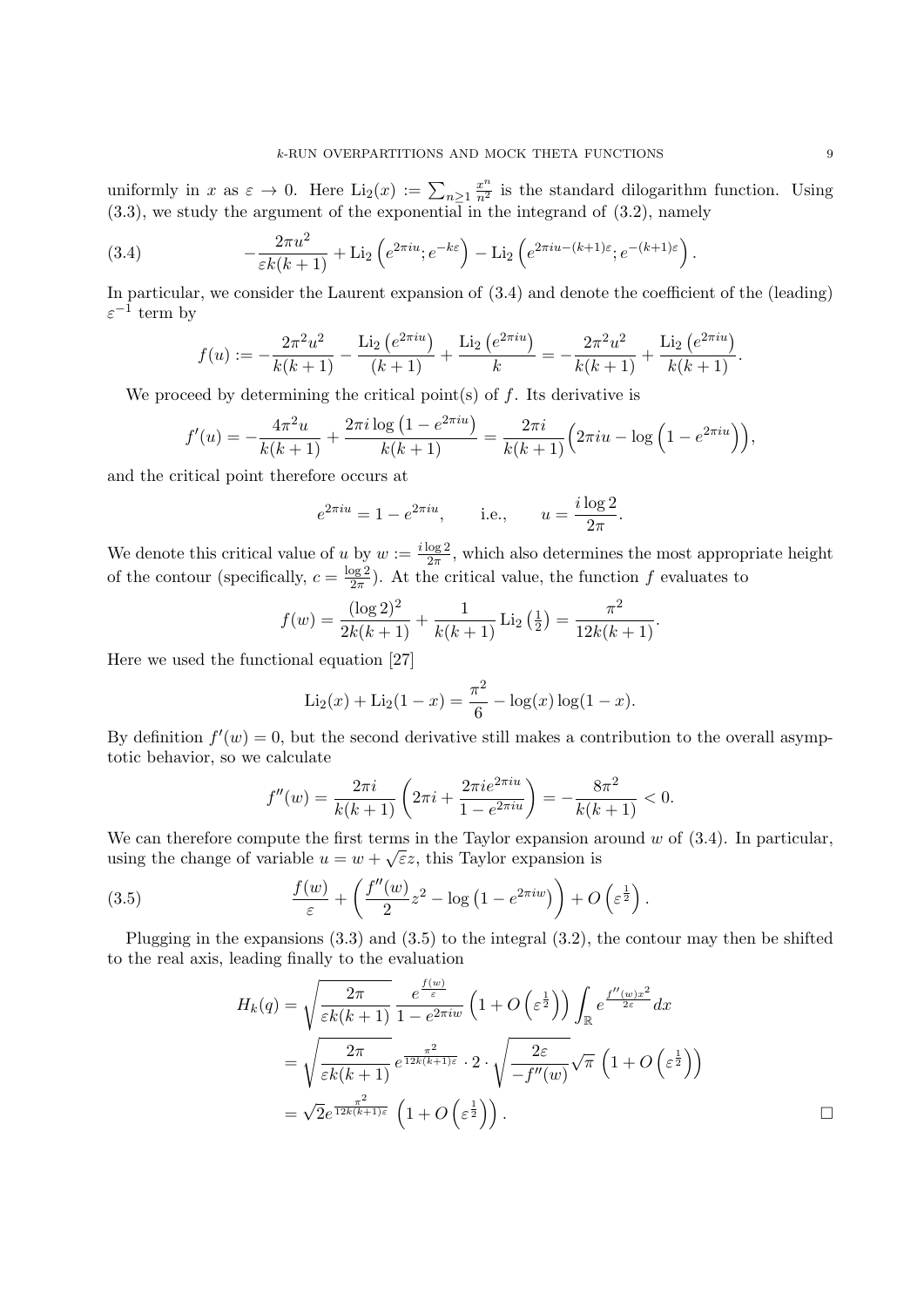# 4. ASYMPTOTIC BEHAVIOR OF  $\bar{p}_k(n)$

In this section we use the asymptotic behavior of generating series in order to determine the asymptotic behavior of  $\bar{p}_k(n)$  as  $n \to \infty$ . As before, we write  $q = e^{-\varepsilon}$ . Recall that

(4.1) 
$$
\overline{G}_k(q) = \sum_{n=0}^{\infty} \overline{p}_k(n) q^n = (q;q)_{\infty}^{-1} \cdot H_k(q).
$$

Ingham's Tauberian theorem relates the asymptotic behavior of such a series to its coefficients. The following result is a special case of Theorem 1 in [18].

**Theorem 4.1** (Ingham). Let  $f(z) = \sum_{n \geq 0} a(n) z^n$  be a power series with real nonnegative coeffi*cients and radius of convergence equal to*  $\overline{1}$ *. If there exist*  $A > 0$ *,*  $\lambda, \alpha \in \mathbb{R}$  *such that* 

$$
f(z) \sim \lambda \left(-\log z\right)^{\alpha} \exp\left(\frac{A}{-\log z}\right)
$$

 $as z \rightarrow 1^-$ *, then* 

$$
\sum_{m=0}^{n} a(m) \sim \frac{\lambda}{2\sqrt{\pi}} \frac{A^{\frac{\alpha}{2} - \frac{1}{4}}}{n^{\frac{\alpha}{2} + \frac{1}{4}}} \exp\left(2\sqrt{An}\right)
$$

 $as n \rightarrow \infty$ .

*Proof of Theorem 1.2.* The modular inversion formula for Dedekind's eta-function (page 121, Proposition 14 of [19]) states that

$$
(q;q)_{\infty} = \sqrt{\frac{2\pi}{\varepsilon}} e^{-\frac{\varepsilon}{24} - \frac{\pi^2}{6\varepsilon}} \prod_{n \ge 1} \left( 1 - e^{-\frac{4\pi^2 n}{\varepsilon}} \right).
$$

This implies that  $\varepsilon \to 0^+,$ 

(4.2) 
$$
(q;q)_{\infty} \sim \sqrt{\frac{2\pi}{\varepsilon}} e^{-\frac{\pi^2}{6\varepsilon}}.
$$

Combined with Proposition 3.1, this implies that as  $\varepsilon \to 0^+$ 

$$
(1-q)\overline{G}_k(q) \sim \frac{\sqrt{\varepsilon}}{\sqrt{\pi}} \exp\left(\frac{\pi^2}{6\varepsilon}\left(1+\frac{1}{2k(k+1)}\right)\right).
$$

Note that the coefficients of this q-series are  $(1-q)\overline{G}_k(q) = \sum_{n\geq 0} (\overline{p}_k(n) - \overline{p}_k(n-1))q^n$ . Applying Theorem 4.1 with  $a(n) := \overline{p}_k(n) - \overline{p}_k(n-1)$  then gives the stated asymptotic formula for  $\overline{p}_k(n)$  by telescoping.  $\Box$ 

#### **REFERENCES**

- [1] G. Andrews, *A survey of multipartitions: Congruences and identities*, Surveys in Number Theory, K. Alladi, ed., Developments in Math. **17**, 1–19, Springer, 2008.
- [2] G. Andrews, *Partitions with short sequences and mock theta functions*, Proc. Nat. Acad. Sci. **102** (2005), 4666– 4671.
- [3] G. Andrews, *The theory of partitions*, Cambridge University Press, Cambridge, 1998.
- [4] G. Andrews, R. Askey, and R. Roy, *Special functions,* Cambridge University Press, Cambridge, 1999.
- [5] G. Andrews, H. Eriksson, F. Petrov, and D. Romik, *Integrals, partitions and MacMahon's theorem*, J. Comb. Theory (A) **114** (2007), 545–554.
- [6] K. Bringmann and K. Mahlburg, *An extension of the Hardy-Ramanujan circle method and applications to partitions without sequences*, American J. of Math. **133** (2011), 1151-1178.
- [7] K. Bringmann, K. Mahlburg, *Improved bounds on metastability thresholds and probabilities for generalized bootstrap percolation*, Transactions of the AMS, accepted for publication.